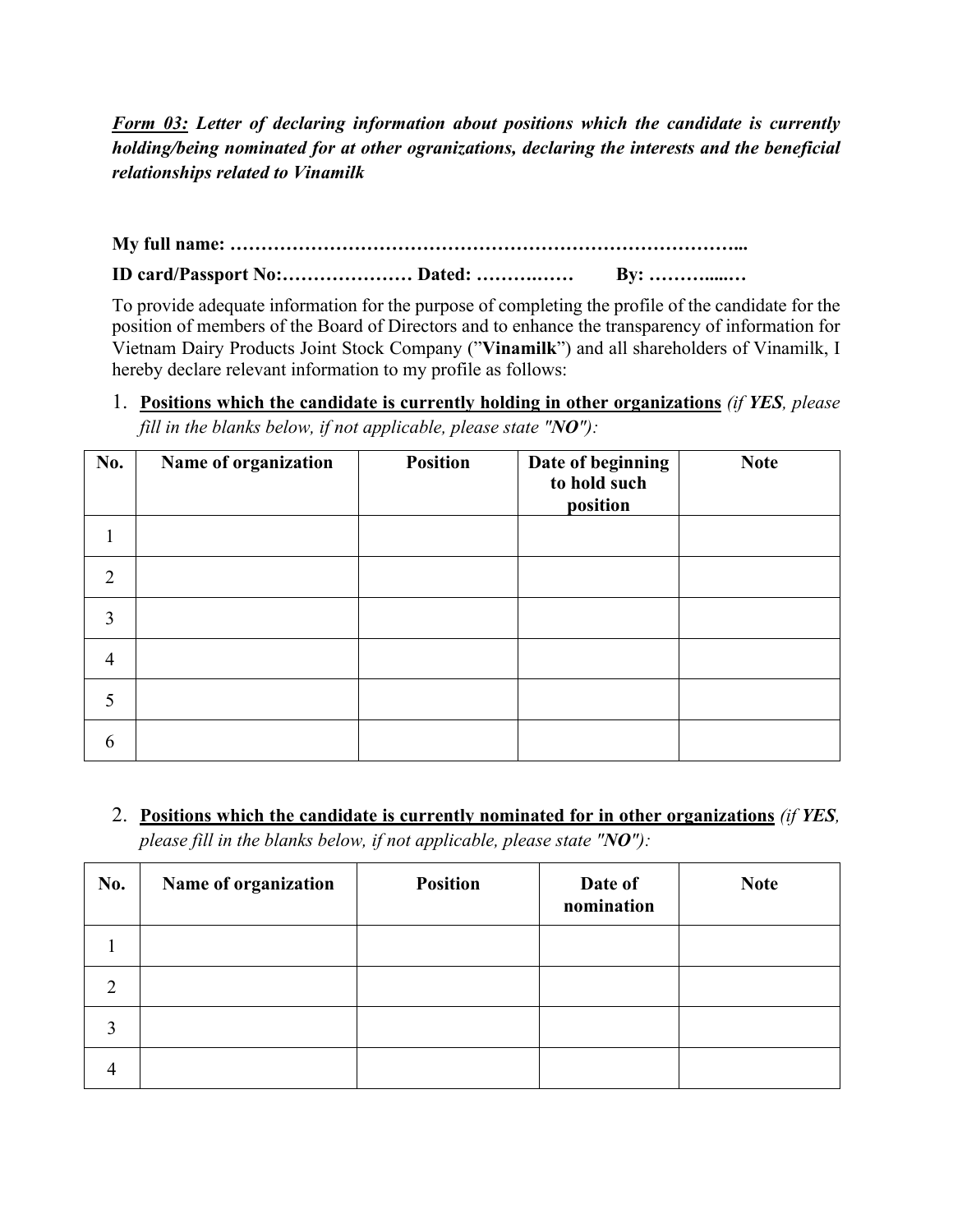3. **Declare of interests** *(if YES, please fill in the blank below, if not applicable, please state "NO"):*

Declaring companies in which the candidate own a capital contribution portion or shares:

| <b>No.</b>                  | Name of company | Percentage (%) of shares<br>owned / capital contribution<br>portion | <b>Note</b> |
|-----------------------------|-----------------|---------------------------------------------------------------------|-------------|
|                             |                 |                                                                     |             |
| $\mathcal{D}_{\mathcal{A}}$ |                 |                                                                     |             |
| 3                           |                 |                                                                     |             |
| 4                           |                 |                                                                     |             |
|                             |                 |                                                                     |             |
| 6                           |                 |                                                                     |             |

Declaring companies in which the Related Persons<sup>1</sup> of the candidate are owners of a capital contribution portion or shares of more than ten per cent (10%) of charter capital of such companies.

| No.            | Name of company | Percentage (%) of shares<br>owned / capital contribution<br>portion | <b>Note</b> |
|----------------|-----------------|---------------------------------------------------------------------|-------------|
|                |                 |                                                                     |             |
| $\overline{2}$ |                 |                                                                     |             |
| 3              |                 |                                                                     |             |
| $\overline{4}$ |                 |                                                                     |             |
| 5              |                 |                                                                     |             |
| 6              |                 |                                                                     |             |

<sup>&</sup>lt;sup>1</sup> Related Persons are defined under Clause 23 of Article 4 of the Law on Enterprises and Clause 46 of Article 4 of the Law on Securities.